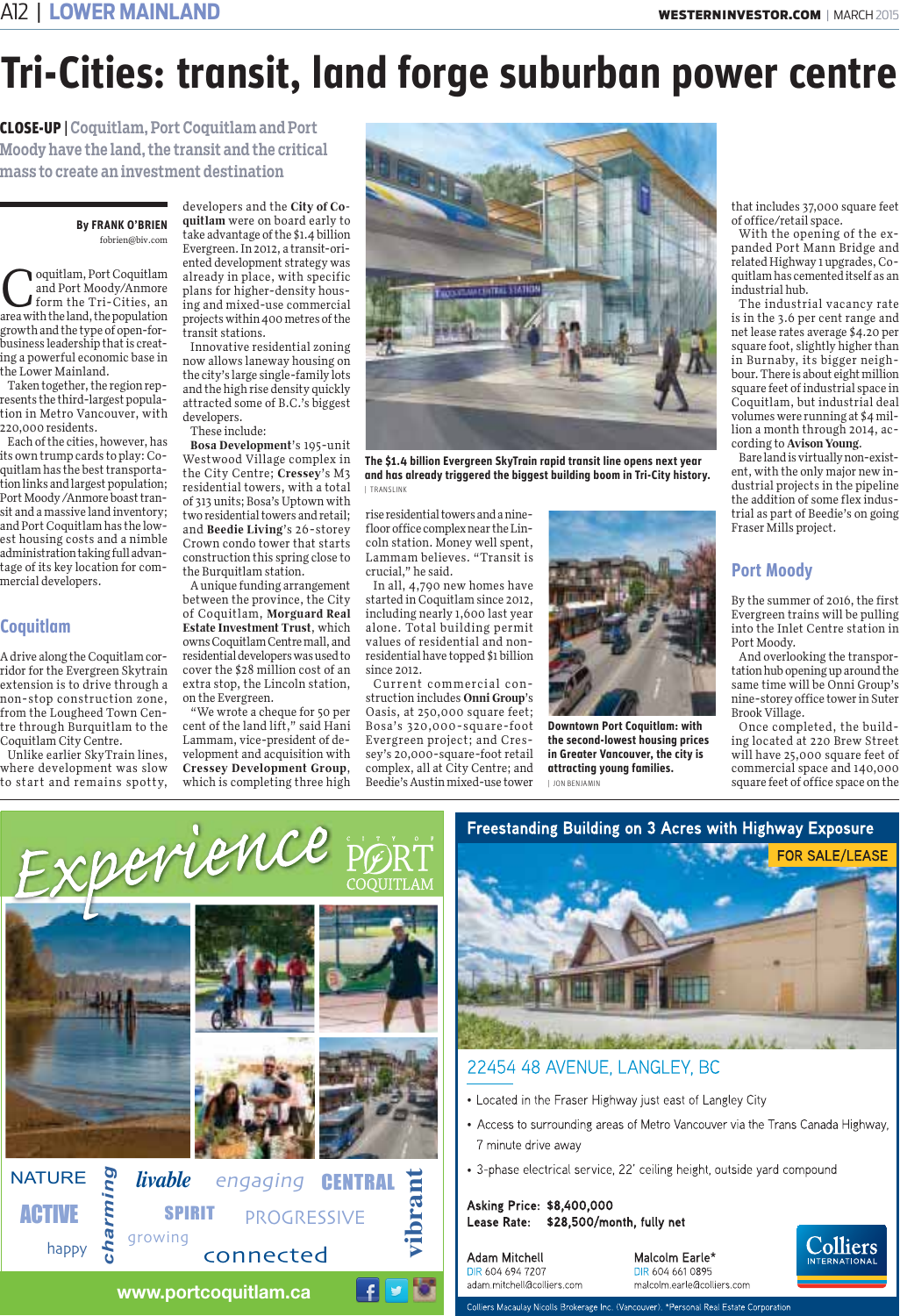# **Coquitlam Invest, Innovate, Grow**



# **Be Strategic:**  *Locate Your Office on the Evergreen Line*

*The \$1.4B Evergreen Line project, slated for completion in summer 2016, is driving investment and development into the Burquitlam, Lougheed and City Centre areas of Coquitlam. The extension of SkyTrain rapid transit will enable residents and businesses to connect quickly with communities across Metro Vancouver.* 

- **Transit-Oriented Development Strategy guiding development to maximize opportunities around station areas.**
- **Opportunities for mixed use and office development near residential areas and amenities.**
- **QNet a 60 km fibre optic network that provides businesses with low-cost, high-speed broadband services.**
- **Easy access to the Metro Vancouver, US and Asian markets.**
- **Large, skilled, highly educated labour force.**
- **Open, accessible, progressive municipal government.**

### **Economic Development**

3000 Guildford Way, Coquitlam, BC, V3B 7N2 Phone: 604-927-3442 | Email: economicdevelopment@coquitlam.ca

> Above all... Coquitlam

**coquitlam.ca/economicdevelopment**